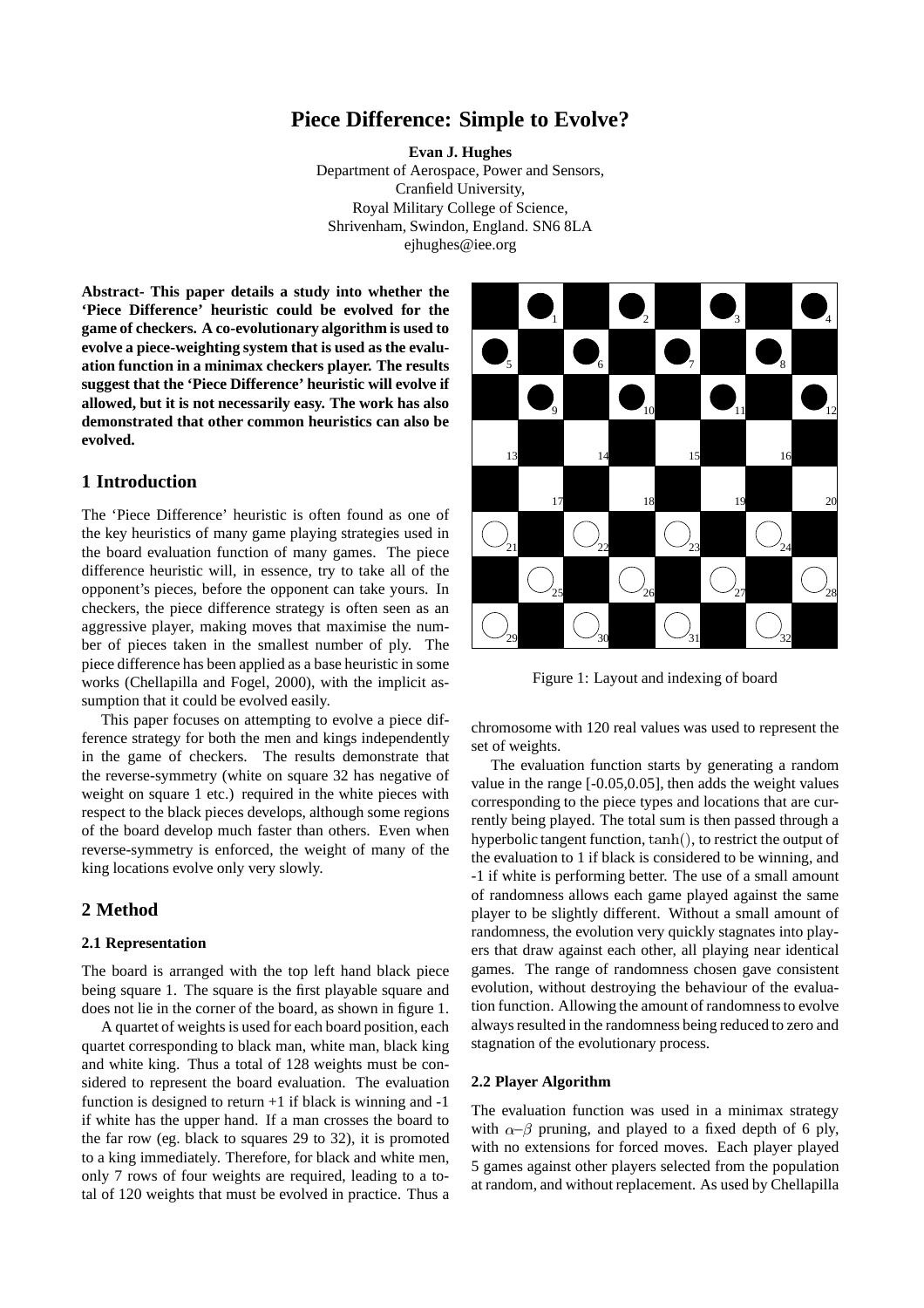and Fogel (2000), for each game won, a player scored +1. A draw scored zero and a loss -2. A draw was called after 100 moves each had been played. The aggregate score over the 5 games were used as the objective value to be maximised.

### **2.3 Parallel Evolutionary Strategy**

A parallel evolutionary strategy was used with a population of 100 chromosomes. The algorithm was a simple 'farming' model with the next member of the population (and therefore 5 games) being allocated to the next free process from a pool of 6 DEC ALPHA 667MHz EV67 processors. In every game, the choice of whether to play black or white was made at random to prevent any bias.

Each of the 120 weights in the chromosome was initialised to be a uniformly distributed random number in the range [-5,5].

The simple evolutionary strategy (Deb, 2001), in conjunction with intermediate crossover, used a probability that two chromosomes would cross of 0.7 and initial values for the standard deviation of the mutations of 2 for each gene.

### **3 Results**

The algorithm has been run a number of times, but each time the results are very similar. Many runs would be required to generate statistics of the behaviour of the evolutionary process, but time has not permitted. At an average of 3 games per second per processor, the evolutionary strategy is capable of performing about 3000 generations per day.

### **3.1 Evolution to distinguish black from white**

Figure 2 shows a plot of the weight values for the men and the kings after 100 generations. The solid line is the weight values for the black pieces, given the board positions as shown in figure 1. The last 4 board positions for the black men have no associated weight as the piece is promoted to a king. The dashed line shows the weight values for the white pieces.



Figure 2: Weight distribution after 100 generations

It is clear from the figure that the black men have a positive value, and the white men have a negative value. It is also apparent that square 31 is almost the negated value of square 2: squares 1 and 32 corresponding to the first member of the first row of black and white respectively.



Figure 3: Symmetrical Weight distribution after 100 generations

Figure 3 shows the same data as figure 2, but the dashed line shows the negated and index-reversed weights for the white pieces, i.e. the weight shown at index 1 is the negated weight value for board position 32 etc. Thus index 1 to 4 represent the 'back rank' of both black and white etc. and the graph is referenced to the black player only.

It is very clear that the magnitude of both black and white at each square are evolving to create an 'anti-symmetry' in the board weights, with an eventual mean of zero for rotationally symmetrical piece distributions – therefore piece difference. It is clear that the central area of the board has evolved early in the optimisation, the conjecture being that a strong opening play is one key to a successful win. It is also noticeable that weights 1 to 3 are considerably higher than the other weights, indicating that the back-rank is important. The weights for the kings are inconclusive, with some still even being portrayed as negative and favouring the opponent.

Figure 4 shows a plot of the weight values for the men and the kings after 7388 generations. Figure 5 shows the difference between the lines of figure  $4$  (black + index reversed white in practice). It is clear that the weights for the back ranks and the centre of the board for the men are very similar and can therefore be assumed to be approaching their final values. Indeed in each run of the algorithm, very similar final values have been noted. Conversely the weights near the opponents back rank have a small bias towards white. It is also very clear that there is still a wide deviation in the weights of kings, even after over 7000 generations. As the kings are seldom in play, and also in small numbers, the selective pressure to drive the weight values is very small, and so the weights evolve very slowly.

Often kings are weighted as  $K$  times the value of a man.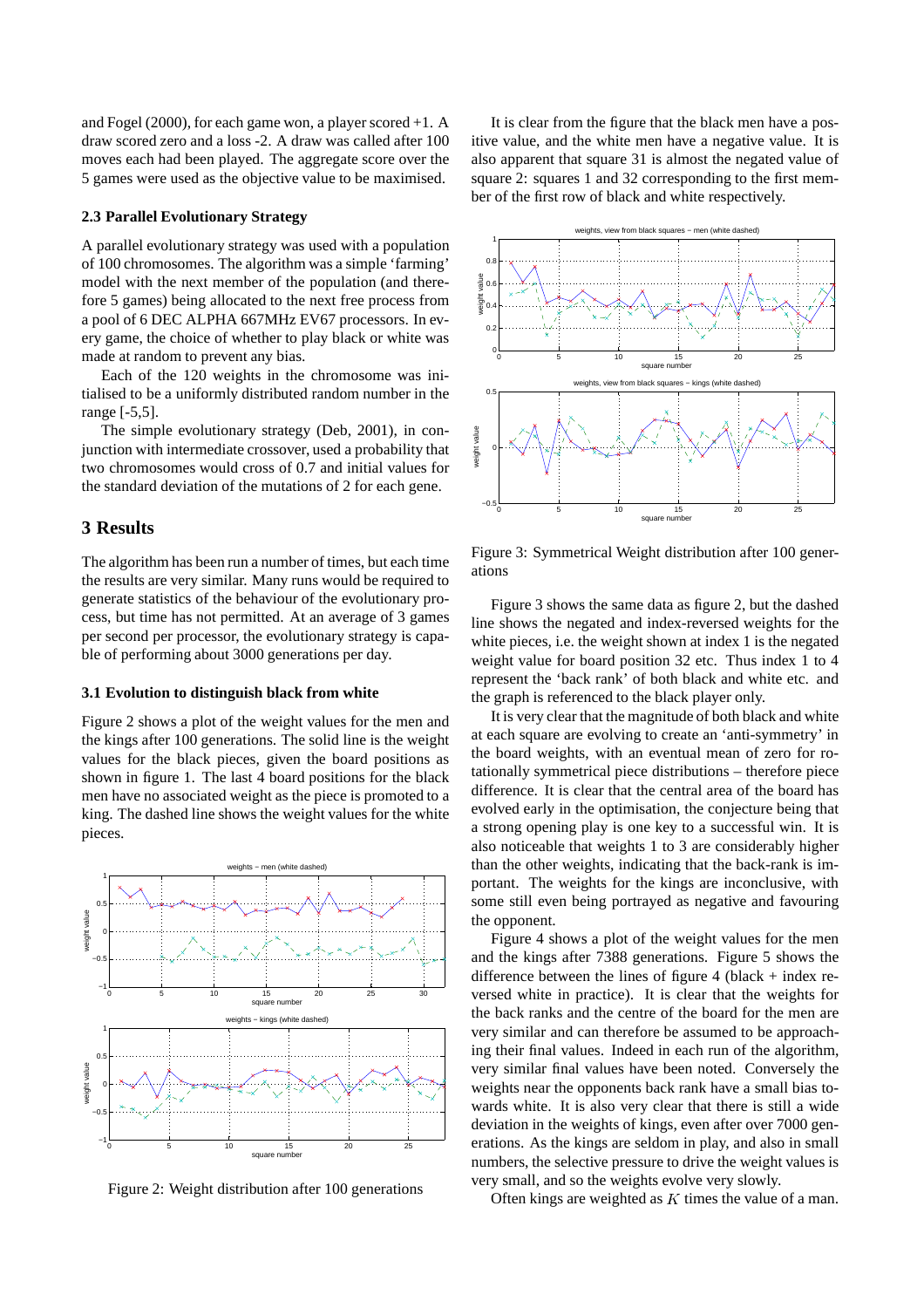

Figure 4: Symmetrical Weight distribution after 7388 generations

Values of  $K$  in the range of 1.2 to 3 are common. Figure 6 shows the effective ratio of the king value with respect to the value of the man at the equivalent square index. The values range from near zero to almost 1.8, although as the weight values of the kings have not fully evolved, there is likely to be significant error. It is noticeable however that there is a general trend to prefer kings far away from the players backrank. This feature has also been seen in all repeated runs. One conjecture is that in the short time that a king is in play, it will generally be near the area where it was created, thus biasing the evolution to concentrate on those areas.



Figure 6: Ratio of King value with respect to Men



Figure 5: Difference in symmetrical Weight distribution after 7388 generations

### **3.2 Evolution to generate weight values**

Once it was determined that the evolutionary process would evolve the white weights to be rotationally assymetric to the weights for the black pieces, the rotational assymetry was enforced and the optimisation process repeated. With the anti-symmetry enforced, only 60 weights must be evolved, 28 for the men and 32 for the kings. The weights were initialised to lie within the region [-3,3]

Figure 7 shows a plot of the weight values for the men and the kings after 16594 generations. All the weight values are positive, indicating that every piece is of use to the player, no matter where it is located. It is also clear that the back-rank of the men is generally favoured more highly than the other regions, with the centre of the board being weighted the least. In the early generations, the centre of the board was often weighted relatively more highly, but as more sophisticated play evolved, the board centre became less 'interesting'. Figure 8 shows the ratio of the king values to men. The mean of the distribution of the king value with respect to the mean value of a man is 1.23, although the kings are considered relatively more important near the opponents back rank.